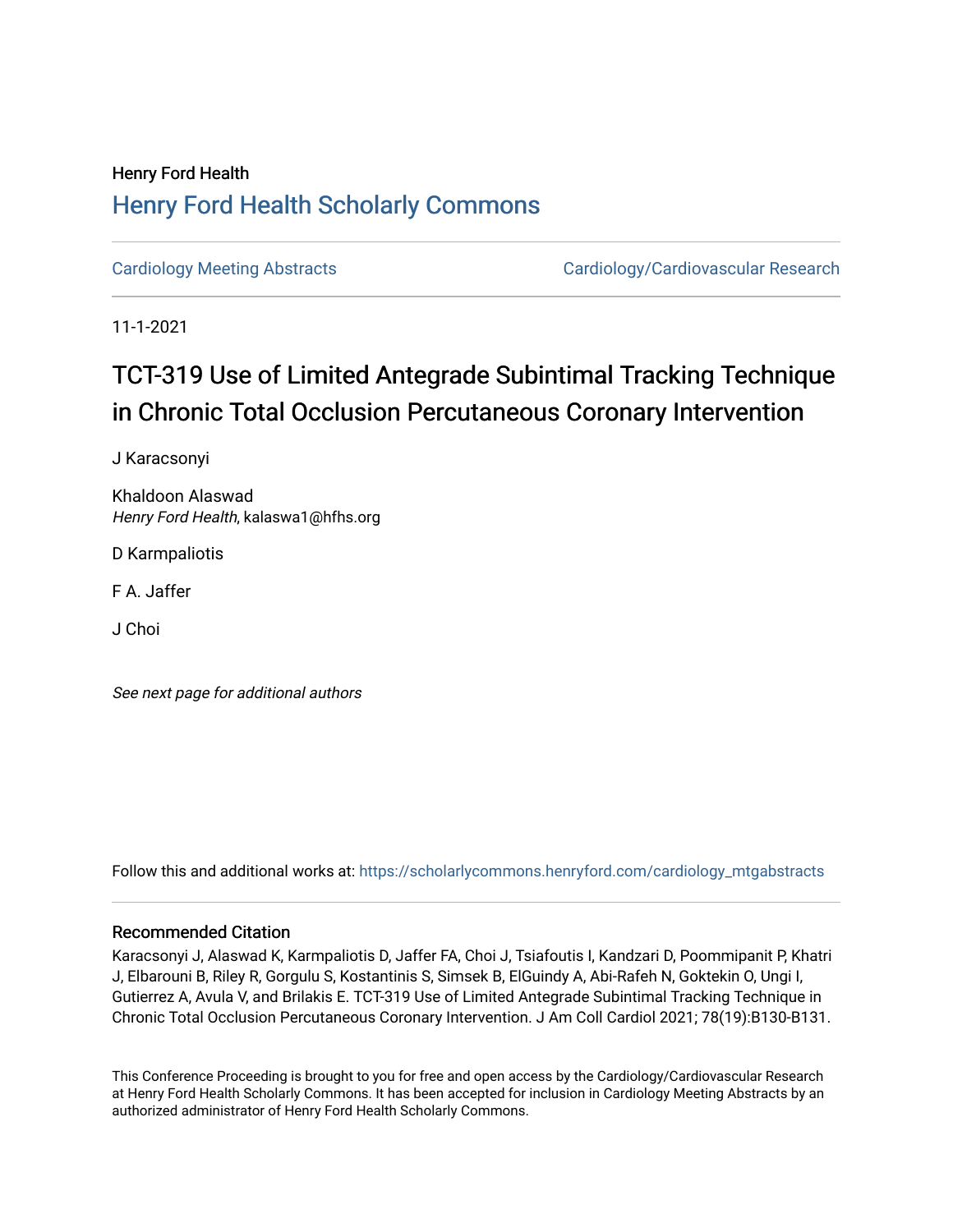## Authors

J Karacsonyi, Khaldoon Alaswad, D Karmpaliotis, F A. Jaffer, J Choi, I Tsiafoutis, D Kandzari, P Poommipanit, J Khatri, B Elbarouni, R Riley, S Gorgulu, S Kostantinis, B Simsek, A ElGuindy, N Abi-Rafeh, O Goktekin, I Ungi, A Gutierrez, V Avula, and E Brilakis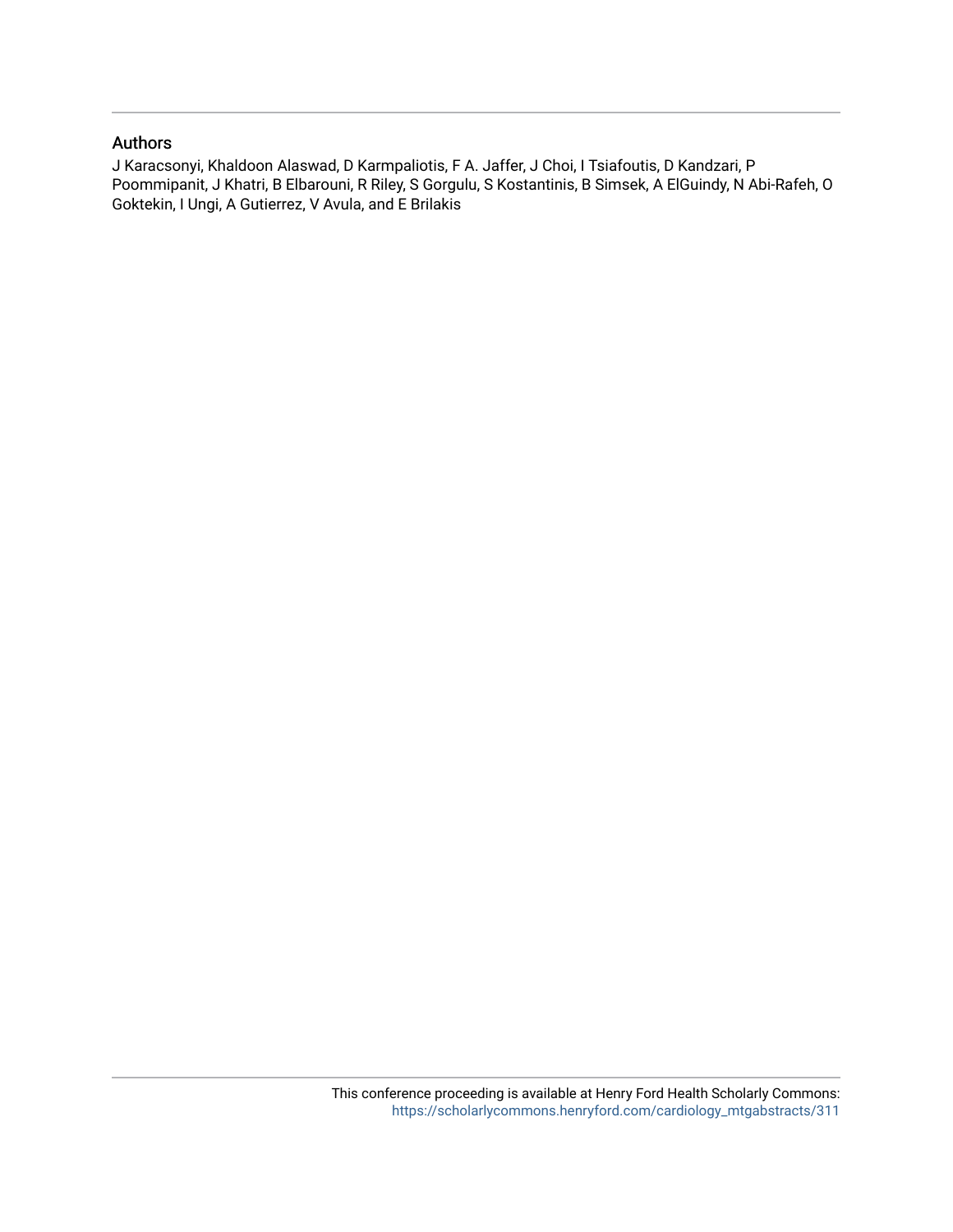10.1, and 69.0  $\pm$  9.5 years, respectively (P < 0.0001), and the majority were men (72.1%, 76.7%, and 83.4%, respectively;  $P < 0.0001$ ) (Table 1). The prevalence of medically treated diabetes was  $30\%$  (n = 494) with important differences in geographic distribution (280/816 [34.3%] NA, 142/650 [21.9%] EU, and 72/163 [44.2%] Japan;  $P <$ 0.0001). Overall procedural success (final in-stent stenosis <30% without in-hospital major adverse cardiac events) was achieved in 1,556 of 1,611 (96.6%), including 785 of 805 (97.5%) in NA, 614 of 643 (95.5%) in EU, and 157 of 163 (96.3%) in Japan ( $P = 0.17$ ). The overall target lesion failure rate at 12 months was 84 of 1,629 (5.2%), with slight but nonsignificant differences between NA, EU, and Japan (4.7%, 6.5%, and 2.5%, respectively;  $P = 0.08$ ), with similar trends in the Supreme DES group (NA 24/549 [4.4%], EU 29/429 [6.8%], and Japan 4/108 [3.7%];  $P = 0.20$ ). Cardiac death at 12 months occurred in 0.4%, 0.2%, and 0.0%, respectively ( $P = 0.79$ ); target vessel-related myocardial infarction occurred in 2.2%, 4.7%, and 3.7%, respectively  $(P = 0.10)$ ; and clinically driven target lesion vascularization was required in 2.1%, 3.1%, and 0%, respectively ( $P = 0.15$ ).

| Characteristic/<br>Outcome | North America ( $n =$<br>816) | Europe ( $n = 650$ ) | Japan (n $= 163$ ) | Total ( $N = 1,629$ ) | P Value  |
|----------------------------|-------------------------------|----------------------|--------------------|-----------------------|----------|
| Age, years                 | $64.1 \pm 9.7$                | $63.5 \pm 10.1$      | $69.0 \pm 9.5$     | $64.3 \pm 10$         | < 0.0001 |
| <b>DM</b>                  | 34.3% (280)                   | 21.9% (142)          | 44.2% (72)         | 30.3% (494)           | < 0.0001 |
| Procedural success         | 97.5% (785)                   | 95.5% (614)          | 96.3% (157)        | 96.6% (1156)          | 0.17     |
| TLF                        | 4.7% (38)                     | 6.5% (42)            | 2.5%(4)            | 5.2% (84)             | 0.08     |
| Supreme DES group          |                               |                      |                    |                       |          |
| TLF                        | 4.4% (24)                     | 6.8% (29)            | 3.7% (4)           | 5.3% (57)             | 0.20     |
| Cardiac death              | 0.4%(2)                       | $0.2%$ (1)           | $0.0%$ (0)         | $0.3%$ (3)            | 0.79     |
| TV-MI                      | 2.2% (12)                     | 4.7% (20)            | 3.7%(4)            | 3.3% (26)             | 0.10     |
| Clinically driven<br>TLR   | 2.1% (11)                     | 3.1% (13)            | $0%$ (0)           | $2.3%$ (24)           | 0.15     |

CONCLUSION Despite regional differences in patient risk characteristics, clinical outcomes comparing Supreme DES and DP-DES in the PIONEER III trial were not different in NA, EU, and Japan, confirming the worldwide validity of the results achieved with the Supreme DES in this trial.

CATEGORIES CORONARY: Stents: Drug-Eluting

### TCT-317

Abstract Withdrawn

TCT-318

#### Sex Differences in Outcomes and Readmissions After Left Atrial Appendage Occlusion

Aaqib Malik,<sup>[1](#page-2-0)</sup> Jayakumar Sreenivasan,<sup>[2](#page-2-0)</sup> Syed Zaid,<sup>[3](#page-2-1)</sup>

Wilbert Aronow,<sup>[1](#page-2-0)</sup> Alexandros Briasoulis,<sup>[4](#page-2-2)</sup> Syed Haidry,<sup>[5](#page-2-3)</sup>

Gilbert Tang,<sup>[6](#page-2-3)</sup> Ryan Kaple,<sup>[5](#page-2-3)</sup> Hasan Ahmad<sup>[7](#page-2-4)</sup>

<sup>1</sup>Westchester Medical Center, Valhalla, New York, USA; <sup>2</sup>Westchester Medical Center/New York Medical College, White Plains, New York, USA; <sup>3</sup>Houston Methodist Debakey Heart and Vascular Center,

Houston, Texas, USA; <sup>4</sup> University of Iowa, Iowa City, Iowa, USA; <sup>5</sup> Yale University School of Medicine, New Haven, Connecticut, USA; <sup>6</sup>Mount Sinai Health System, New York, New York, USA; <sup>7</sup> Westchester Medical Center/New York Medical College, Valhalla, New York, USA

BACKGROUND Left atrial appendage occlusion (LAAOC) is increasingly being performed in patients with atrial fibrillation who are not candidates for long-term anticoagulation. Women and men may present with different baseline characteristics, which may influence outcomes including readmission rates. We sought to address this knowledge gap.

METHODS This is an observational study using the all-payer National Readmission Database in the United States from 2015 to 2018. Using appropriate International Classification of Diseases-10th Revision-Clinical Modification codes, we identified all adults (age  $\geq$ 18 years) who underwent LAAOC. The primary outcome was readmission rates in men compared with women. We also evaluated the sex-based trends in the use of LAAOC. Predictors of 30-day readmission were explored using multivariate Cox regression analysis adjusting for all independent predictors found by univariate screening.

RESULTS A total of 29,949 adult index hospitalizations (17,532 men and 12,417 women) for LAAOC were included in this study. The women were generally older 76.6  $\pm$  7.7 versus 75.7  $\pm$  8.1 (P < 0.01) and generally had a higher mean CHADS2VASc score  $(7.5 \text{ vs } 6.4, P < 0.01)$ . There has been a significant increase in the utilization of LAAOC in

women over the course of the study from 39.1% in 2015 to 43.4% in 2018 ( $P < 0.01$  for the trend). The average 30-day readmission rate was 10.4% for women compared with 8.7% for men. Female sex was an independent predictor of readmission (hazard ratio: 1.15 [95% CI: 1.04- 1.28],  $P = 0.009$ ) (Figure 1). The in-hospital bleeding complications requiring transfusion during index admission were much higher in women compared with men (2.2% vs 1.5%,  $P < 0.01$ ). The mean length of stay and total cost for index admission were significantly higher in women compared with men (1.59 vs 1.45 days and US \$25,985 vs US \$26,608, respectively).



CONCLUSION There has been an increased utilization of LAAOC in women. Although women are noted to be generally older with a higher CHADS2VASc score, they are significantly more likely to get readmitted to hospital.

CATEGORIES STRUCTURAL: Left Atrial Appendage Exclusion

#### TCT-319

#### Use of Limited Antegrade Subintimal Tracking Technique in Chronic Total Occlusion Percutaneous Coronary Intervention Judit Karacsonyi,<sup>[1](#page-2-0)</sup> Khaldoon Alaswad,<sup>[2](#page-2-0)</sup> Dimitri Karmpaliotis,<sup>[3](#page-2-1)</sup> Farouc Amin Jaffer,<sup>[4](#page-2-2)</sup> James Choi,<sup>[5](#page-2-3)</sup> Ioannis Tsiafoutis, David Kandzari,<sup>[7](#page-2-4)</sup> Paul Poommipanit,<sup>[8](#page-2-5)</sup> Jaikirshan Khatri,<sup>[9](#page-2-5)</sup> Basem Elbarouni,<sup>[10](#page-2-6)</sup> Robert Riley,<sup>[11](#page-2-7)</sup> Sevket Gorgulu,<sup>[12](#page-2-8)</sup> Spyridon Kostantinis,<sup>[13](#page-2-9)</sup> Bahadir Simsek,<sup>13</sup> Ahmed ElGuindy,<sup>[14](#page-2-10)</sup> Nidal Abi-Rafeh, <sup>[15](#page-2-10)</sup> Omer Goktekin, <sup>[16](#page-2-11)</sup> Imre Ungi, <sup>[17](#page-2-12)</sup> Alessandra Gutierrez, <sup>[1](#page-2-0)</sup>

<span id="page-2-7"></span><span id="page-2-6"></span><span id="page-2-5"></span><span id="page-2-4"></span><span id="page-2-3"></span><span id="page-2-2"></span><span id="page-2-1"></span><span id="page-2-0"></span>Vennela Avula,<sup>[18](#page-2-13)</sup> Emmanouil Brilakis<sup>[1](#page-2-0)</sup> <sup>1</sup>Minneapolis Heart Institute, Minneapolis, Minnesota, USA; <sup>2</sup>Henry Ford Hospital, Detroit, Michigan, USA; <sup>3</sup>NewYork-Presbyterian/ Columbia University Irving Medical Center, New York, New York, USA; <sup>4</sup> Massachusetts General Hospital/Harvard Medical School, Boston, USA; <sup>5</sup>Baylor University Medical Center, Dallas, Texas, USA; <sup>6</sup>Red Cross Hospital, Athens, Greece; <sup>7</sup> Piedmont Heart Institute, Atlanta, Georgia, USA; <sup>8</sup>University Hospitals, Parma, Ohio, USA; <sup>9</sup>Cleveland Clinic,<br>Cleveland, Ohio, USA; <sup>10</sup>St. Boniface Hospital, Winnipeg, Manitoba, Canada; <sup>11</sup>The Christ Hospital and Lindner Center for Research and Education, Terrace Park, Ohio, USA; 12Acıbadem University, Istanbul, Turkey; 13Minneapolis Heart Institute Foundation, Minneapolis, Minnesota, USA; <sup>14</sup>Magdi Yacoub Heart Foundation, Cairo, Egypt;<br><sup>15</sup>North Oaks Health System, Hammond, Louisiana, USA; <sup>16</sup>Memorial Bahcelievler Hospital, Istanbul, Turkey; 17University of Szeged, Szeged, Hungary; 18Minneapolis Heart Institute Foundation, Baltimore, Maryland, USA

<span id="page-2-13"></span><span id="page-2-12"></span><span id="page-2-11"></span><span id="page-2-10"></span><span id="page-2-9"></span><span id="page-2-8"></span>BACKGROUND There are limited data on the limited antegrade subintimal tracking (LAST) crossing technique for chronic total occlusion (CTO) percutaneous coronary intervention (PCI).

METHODS We analyzed the frequency of use and outcomes of LAST among 2,003 CTO PCIs performed with antegrade dissection and reentry (ADR) in the PROGRESS-CTO Registry between 2012 and 2021 at 39 centers.

RESULTS LAST was used in 144 cases (7.2%), primary LAST in 113 (5.6%), and secondary LAST in 31 cases (1.5%). The Stingray system